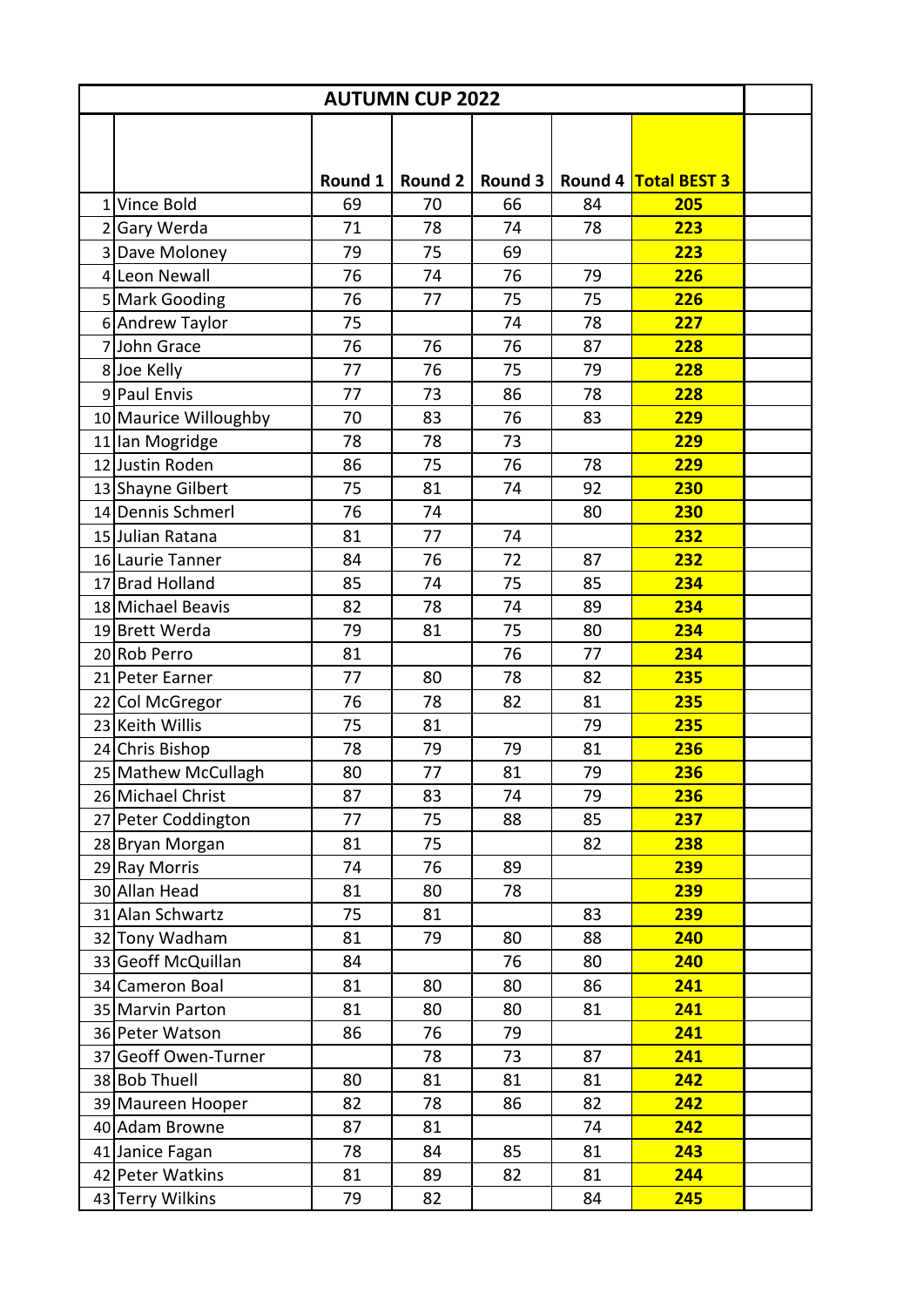|    | 44 John Gordon      | 81 |    | 83  | 81 | 245 |  |
|----|---------------------|----|----|-----|----|-----|--|
|    | 45 Sharon Milne     | 89 |    | 80  | 76 | 245 |  |
|    | 46 Jeff McGrady     | 85 | 84 | 77  | 93 | 246 |  |
|    | 47 Barry Henningsen | 81 | 83 | 84  | 82 | 246 |  |
|    | 48 Garry Koolman    | 82 | 89 | 84  | 80 | 246 |  |
|    | 49 Greg Milne       | 85 |    | 76  | 85 | 246 |  |
|    | 50 Brian Hartfiel   | 88 | 82 | 78  | 93 | 248 |  |
|    | 51 Simon Brown      | 84 | 89 |     | 75 | 248 |  |
|    | 52 John Ginnivan    | 88 | 81 |     | 81 | 249 |  |
|    | 53 Gavin Edwards    | 87 |    | 70  | 93 | 250 |  |
|    | 54 Steve McDonald   | 87 | 79 | 85  |    | 251 |  |
|    | 55 David Mackenzie  | 82 | 85 |     | 84 | 251 |  |
|    | 56 Peter Scott      | 86 | 79 | 87  | 89 | 252 |  |
|    | 57 Andy Coller      | 88 | 88 |     | 85 | 261 |  |
|    | 58 Shane Rhind      | 90 | 84 | 117 | 97 | 271 |  |
|    |                     |    |    |     |    |     |  |
| 59 | Desley Hooper       | 91 | 97 |     | 94 | 282 |  |
|    | Paul Hogan          | 82 |    |     |    |     |  |
|    | Mark Surman         | 83 |    |     |    |     |  |
|    | Ross Jeffs          | 84 |    |     | 89 |     |  |
|    | John Browne         | 80 |    |     |    |     |  |
|    | Denis McQuillan     | 80 |    | 79  |    |     |  |
|    | Dianna Little       | 81 |    |     | 90 |     |  |
|    | Ken Mackenzie       | 81 |    | 73  |    |     |  |
|    | Ken Baker           | 88 | 69 |     |    |     |  |
|    | Ken McMahon         | 81 | 83 |     |    |     |  |
|    | lan Dodd            | 80 | 87 |     |    |     |  |
|    | <b>Jeff Mark</b>    | 74 | 72 |     |    |     |  |
|    | Peter Affleck       | 78 | 70 |     |    |     |  |
|    | Mark Ward           | 88 |    |     |    |     |  |